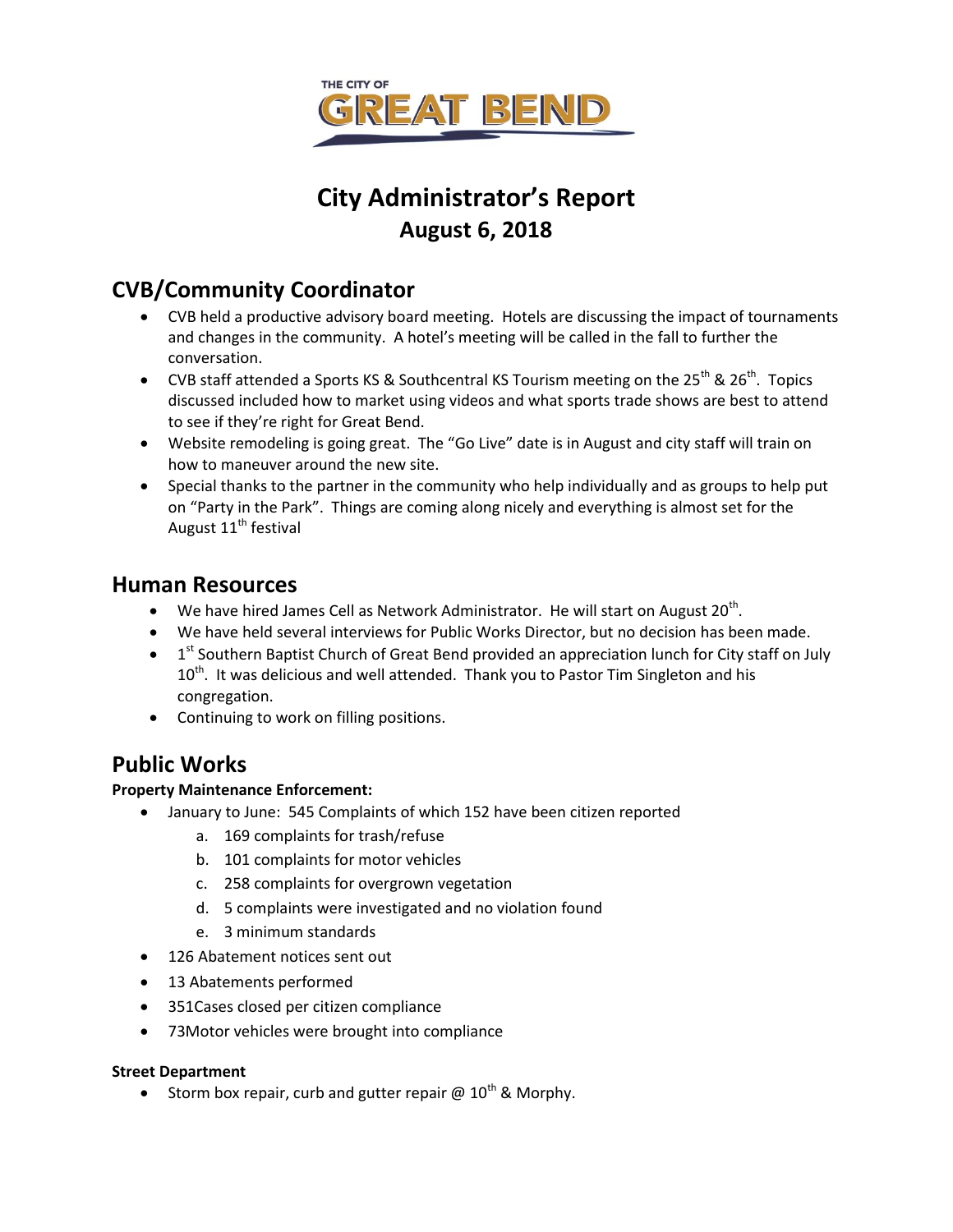

- New employee learning street sweeper
- 4 days of hauling trees off the Lischesky Ditch for stormwater control.
- Abated line of sight issues around stop signs.
- Mowing on the flood control and in the city.
- Fogged for mosquitos three times this month.
- Concrete repairs at  $17^{th}$  & Polk and  $17^{th}$  & Van Buren.
- Laid 5 tons of asphalt  $\omega$  6<sup>th</sup> & A road.
- Painted structure markers on the levee.
- Bladed 91 blocks of streets.
- Hauled 4 dump truck loads of debris to landfill from City compost site.

#### **Utilities**

**Wastewater Yearly Progress**

|                               | 2018 Actual | <b>2018 Goal</b> | % Completed |
|-------------------------------|-------------|------------------|-------------|
| <b>Clean storm lines</b>      | 1.000       | 25,000           | 4%          |
| <b>Clean sanitary lines</b>   | 67.236      | 100.000          | 67%         |
| <b>Manholes rehabilitated</b> |             | 12               | 0%          |

#### **Water yearly Progress**

|                                 | 2018 Actual | 2018 Goal | % Completed |  |
|---------------------------------|-------------|-----------|-------------|--|
| <b>Change out fire hydrants</b> |             |           | 60%         |  |

- **Projects completed**
	- **WATER WELLS**
		- **i.** Started rehab on well #2
		- **ii.** Changed 9 bottles of chlorine
		- **iii.** Replace exhaust fan motor well #3
		- **iv.** New well pump at airport

#### **WATER DISTRUBUTION**

- turn valves for APAC
- Replaced hydrant  $@5<sup>th</sup>$  & Kansas
- Repaired main at airport that ran under the railroad tracks.
- Repaired 2 main breaks
- **STORMWATER**
	- Cleaned
- **SANITARY SEWERS**
	- Repaired a private line  $\omega$  17<sup>th</sup> & Polk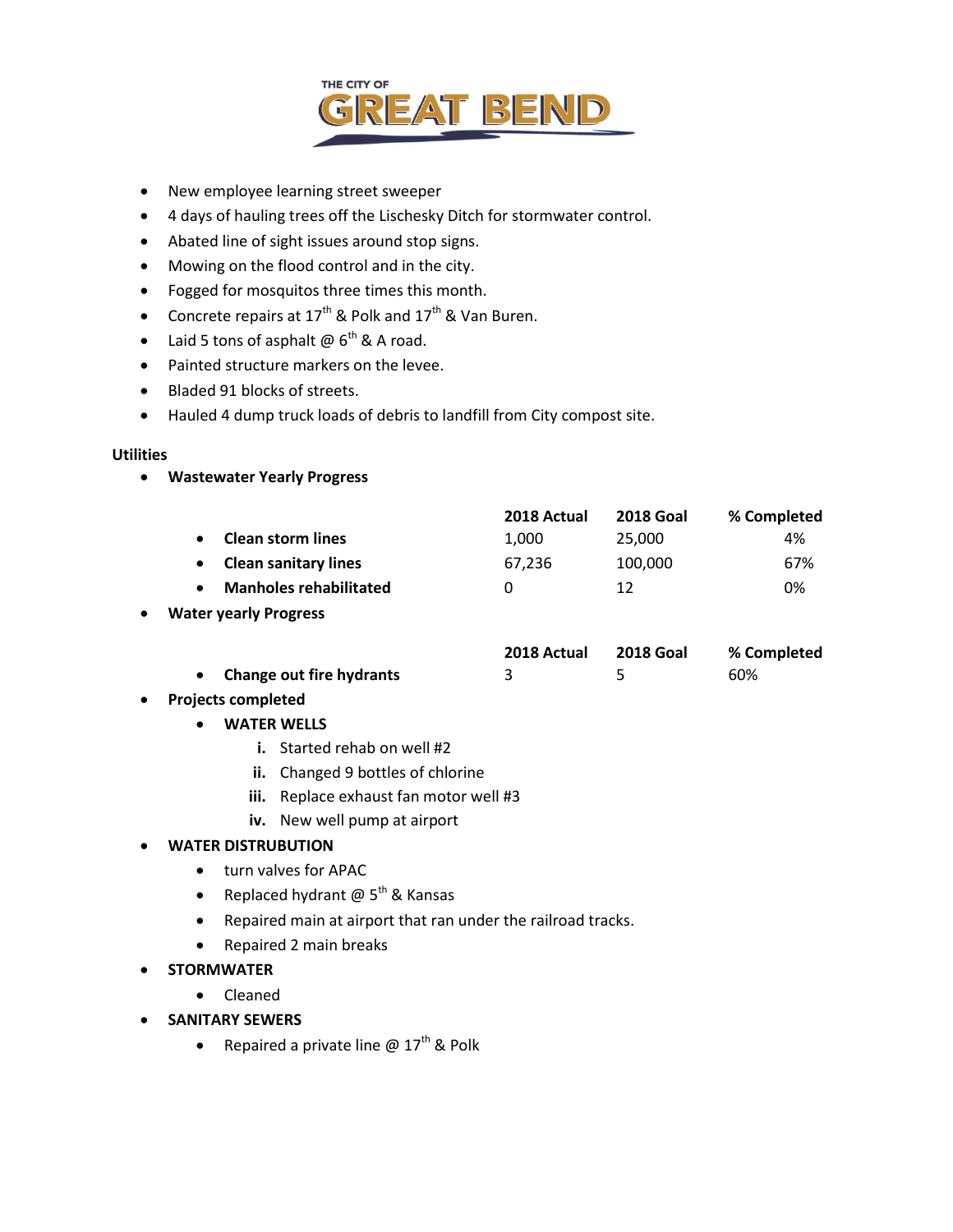

## **Fire/EMS/Inspection/Code Enforcement**

- We hired three new recruits. They have all completed their recruit training and started on their shifts on 8/31/18.
- Assisted the City with July  $3^{rd}$  firework display and staffed 5 extra personnel to work event.
- $\bullet$  4<sup>th</sup> of July: 22 total calls (9 EMS and 13 fire). Staffed 4 extra personnel and incurred some overtime costs to cover the volume of calls. Fireworks resulted in 1 structure catching fire and caused significant damage.
- During the 2018 Barton County Fair the City of Great Bend hosted a booth in the commercial building. Fire, Police and other staff represented the City each day of the fair.
- On July 14<sup>th</sup> Firefighters hosted Touch-a-Truck at the Barton County Fair where citizens of all ages could experience a close up with a fire truck.

|                                      | 2017 | 2018 |
|--------------------------------------|------|------|
| <b>Commercial Building Inspected</b> | 38   | 55   |
| Daycare / Schools                    |      |      |
| <b>Fire Extinguisher Demos</b>       | n/a  |      |
| <b>Violations Found</b>              | 20   | 16   |
|                                      |      |      |
|                                      |      |      |

**Fire Inspections** Activity for July

**Department** Activity for July

|                               | 2017           | 2018            |
|-------------------------------|----------------|-----------------|
| <b>Fire Incidents</b>         | 25             | 42              |
| <b>EMS Incidents</b>          | 189            | 152             |
| <b>Total PT Contacts</b>      | 201            | 155             |
| <b>Carbon Monoxide Calls</b>  |                |                 |
| <b>Average Response Time</b>  | 4 min. 5 secs. | 4 min. 16 secs. |
| <b>Average Turnout Time</b>   | 40 secs        | 35secs          |
| <b>Overlapping Calls</b>      | 22.9%          | 30.41%          |
| <b>Year to Date Incidents</b> | 1,388          | 1,355           |

**Building Inspection** *(Report for 8/1/18 to 8/28/18)*

|                    | <b>July 2017</b> |          |                   |             | <b>July 2018</b> |                 |                   |                   |
|--------------------|------------------|----------|-------------------|-------------|------------------|-----------------|-------------------|-------------------|
|                    | <b>Building</b>  | Plumbing | <b>Electrical</b> | Mechanical  | <b>Building</b>  | <b>Plumbing</b> | <b>Electrical</b> | <b>Mechanical</b> |
| Commercial         | 13               |          |                   |             |                  |                 |                   |                   |
| <b>Residential</b> | 212              |          |                   | 10          | 40               |                 |                   | 13                |
| <b>Estimated</b>   |                  |          |                   |             |                  |                 |                   |                   |
| Cost               | \$2,184,699.00   | \$0.00   | \$4,650.00        | \$59,979.00 | \$310,200.00     | \$21,052.00     | \$5,438.00        | \$84,997.00       |

#### **Code Enforcement**

o 6 cases closed

o 5 new cases

o 33 total open cases

o 26 follow-ups completed